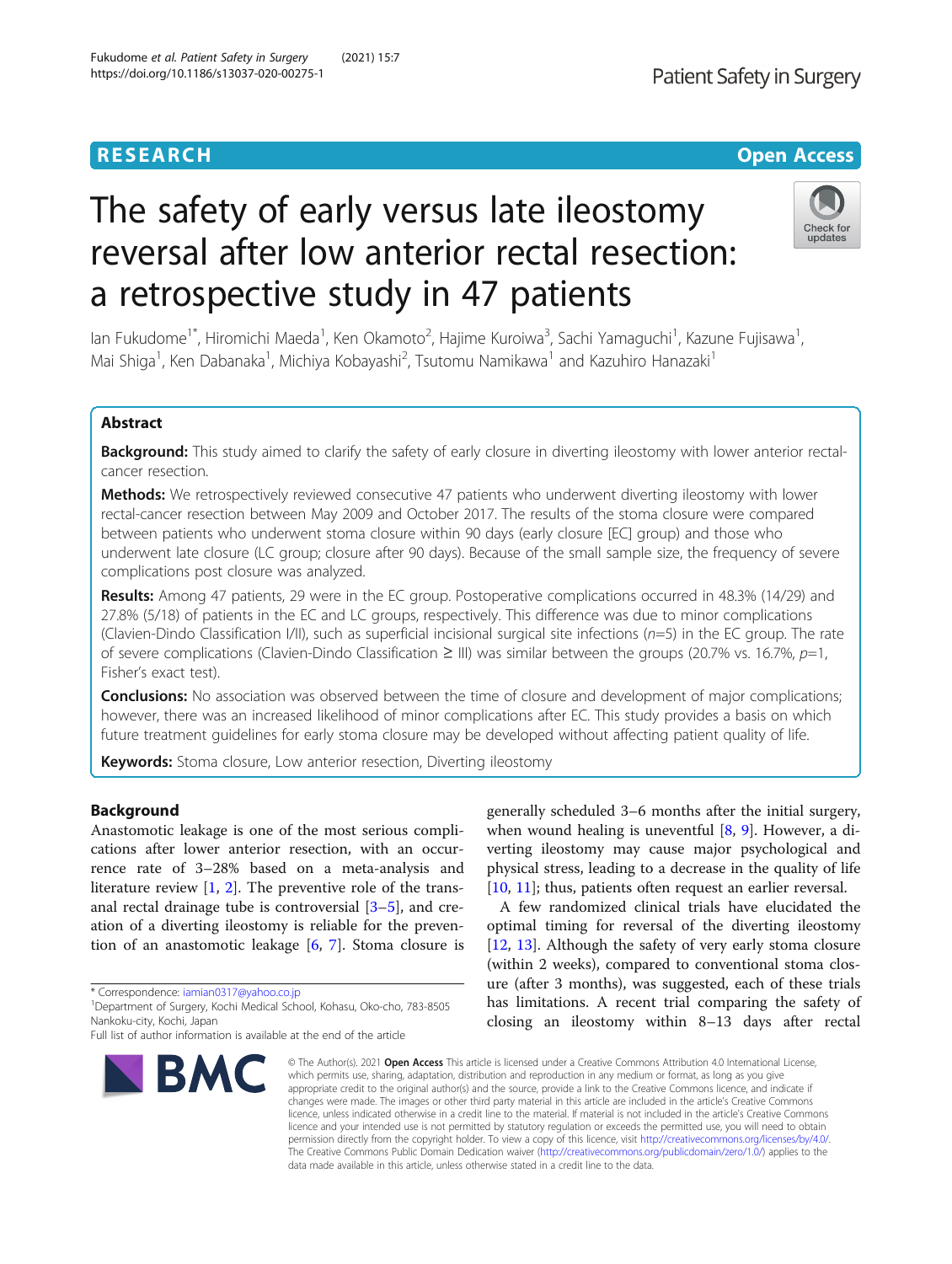resection and 12 weeks after initial surgery demonstrated a similar rate of severe postoperative complications between the groups [\[12](#page-5-0)]. However, the inclusion of 127 of the 418 patients who were assessed for eligibility suggests that this study had strict patient selection criteria. Alves et al. reported that early stoma closure on day 8 after initial surgery was feasible, with reduced hospital stay, bowel obstruction, and medical complications [\[13](#page-5-0)]. However, the recruited patients were young, with a mean age of 58 years, and seemed to have clinical characteristics different from those of subjects in our country [[14,](#page-5-0) [15](#page-5-0)] and institutes  $[16]$  $[16]$ . Although colorectal surgery has been proven to be safe in elderly patients [[16](#page-5-0)], repeated surgical interventions within a short period of time must be carefully assessed in patients with poor general health.

Owing to the lack of enough evidence concerning early stoma closure, this retrospective study aimed to evaluate the safety of early closure (EC) (< 90 days after operation) of diverting ileostomy created during lower anterior resection for rectal cancer by reviewing the clinical data of our patients.

#### Methods

#### Patient groups

The data of consecutive patients  $(N = 50)$  who underwent lower anterior resection for rectal tumors and diverting ileostomy at the Kochi Medical School Hospital in Japan between May 2009 and October 2017 were collected. After excluding two cases with a simultaneous hepatectomy and one case with failure to close the diverting ileostomy, we analyzed the data of 47 patients. Because stoma closure is often scheduled 3 months after the initial operation, we determined to divide the patients into 2 groups at 90 days. Those who underwent stoma closure within 3 months (within 90 days) were grouped into the EC group, while those who underwent stoma closure after 90 days or more were grouped into the late closure group (LC group). Data regarding complications developed within 1 year of stoma closure were collected. This study was approved by the Institutional Review Board of the Kochi Medical School (ERB-103, 996, 30–44), with an opt-out system in place for participant consent.

#### Operation and management

Lower anterior resection was performed with total mesorectal excision [\[17](#page-5-0)] or tumor-specific mesorectal excision and regional lymphadenectomy. Pelvic lateral lymph node dissection was not routinely performed in our institute. Instead, resection or chemo-radiation was performed for the swollen nodes detected by preoperative imaging tests. End-to-end anastomosis was performed using the double-stapling technique or transanal coloanal anastomosis. When anastomosis was performed at the level of the levator ani muscle, a diverting ileostomy was created. Water intake was usually allowed on the first postoperative day, and oral intake of solid food was initiated from the second postoperative day. Typically, we closed the diverting ileostomy within 3–6 months after the initial operation; however, no stipulated guideline currently exists regarding ileostomy closure. For the test of anastomosis, the Barium enema and CT scan before stoma colure was performed the most frequently, while endoscopy was rarely performed.

The procedure for ileostomy closure began with a skin incision made in a spindle-like fashion around the ileostomy. Closure of the intestinal orifice with 1 − 0 silk sutures (1 − 0 Braided Silk, Akiyama-seisakusho. CO., Ltd, Japan) was then performed to maintain a clear operative field. Next, the ileum was circumferentially dissected and mobilized from the abdominal wall. After lifting the stoma out of the wound, a functional end-to-end anastomosis with an automatic suturing device (ETHICON Linear cutters, Johnson and Johnson MEDICAL DEVI CES COMPANIES, America) was performed. The peritoneum, posterior layer of the fascia, and anterior layer of the fascia were closed, separately. After washing the subcutaneous tissue with normal saline (OTSUKA NOR-MAL SALINE, Otsuka, Japan), the skin was closed using 4 − 0 absorbable dermal sutures (4 − 0 Monodiox, Alfresa Pharma Corporation, Japan).

#### Statistical analysis

The frequency of the occurrence of postoperative complications (Clavien-Dindo Classification III or more) was compared using Fisher's exact test.  $p < 0.05$  was considered statistically significant. No other analysis or multivariate analysis was planned owing to the small number of included patients. For statistical analysis, EZR version 1.40 was used.

#### Results

#### Patient characteristics

The mean age of the patients was 66.1 years, and 59.6% patients were male (Table [1\)](#page-2-0). Stoma closure within 90 days (EC group) was performed in 29 (62%) of 47 cases. Most patients had been diagnosed with early rectal cancer, and they were treated with laparoscopic lower anterior resection. Preoperative chemotherapy was provided only in 1 patient in the EC group. Adjuvant chemotherapy was performed in 19% of patients, mainly for Stage III disease.

The mean (median) interval time between initial surgery and stoma closure was 94.9 days [range; 15–371 days]. The mean time to stoma closure was 57.2 days (range: 15–90 days) and 156.8 days (range: 91–371 days) in the EC and LC groups, respectively.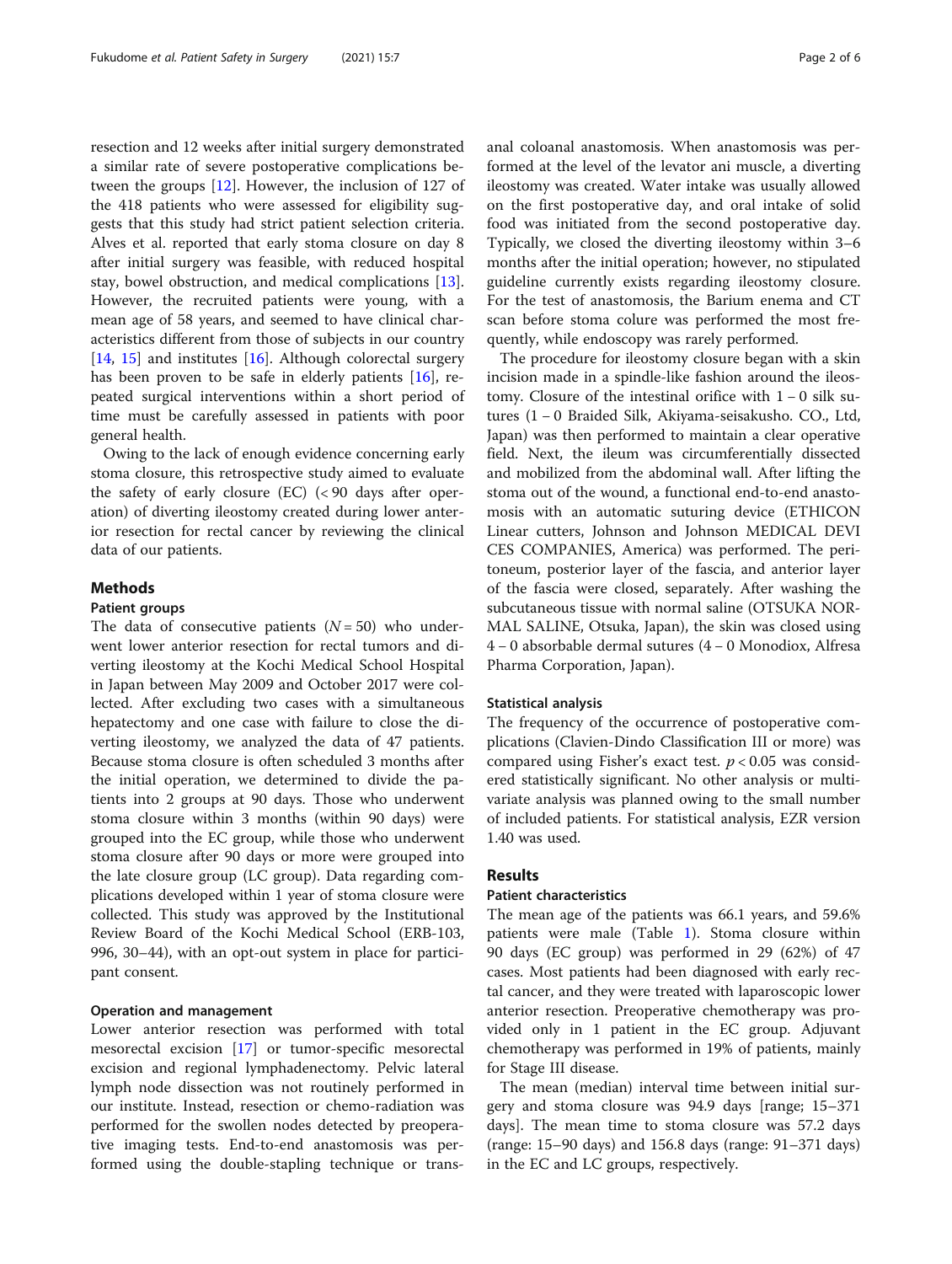#### <span id="page-2-0"></span>Table 1 Clinical features of the patients

|                                                | <b>Total</b><br>$N=47$ | EC group<br>$N=29$ | LC group<br>$N=18$ |
|------------------------------------------------|------------------------|--------------------|--------------------|
| Age                                            |                        |                    |                    |
| year, Median [range]                           | 68 [33-86]             | 69 [33-86]         | 66.5 [48-79]       |
| Gender                                         |                        |                    |                    |
| Male/Female                                    | 28/19                  | 15/14              | 13/5               |
| Tumor location                                 |                        |                    |                    |
| Rs/Ra/Rb                                       | 1/8/38                 | 1/7/21             | 0/1/17             |
| Stage                                          |                        |                    |                    |
| I                                              | 24(51.1)               | 16(55.2)           | 8(44.4)            |
| $\mathbf{I}$                                   | 8(17.0)                | 4(13.8)            | 4(22.2)            |
| $\mathbb{H}$                                   | 9(19.1)                | 5(17.2)            | 4(22.2)            |
| $\mathsf{IV}$                                  | 5(10.6)                | 4(13.8)            | 1(5.6)             |
| Other                                          | 1(2.1)                 | 0                  | 1(5.6)             |
| Approach and surgery                           |                        |                    |                    |
| Lap-LAR                                        | 38 (80.9)              | 22 (75.9)          | 16 (88.9)          |
| Open-LAR                                       | 4(8.5)                 | 4(13.8)            | $\Omega$           |
| Lap-LAR(Trans-anal)                            | 3(6.4)                 | 3(10.3)            | 0                  |
| Open-LAR(Trans-anal)                           | 2(4.3)                 | 0                  | 2(11.1)            |
| Adjuvant chemotherapy                          |                        |                    |                    |
| Yes (%)                                        | 9(19.2)                | 3(10.3)            | 6(33.3)            |
| Neoadjuvant chemotherapy                       |                        |                    |                    |
| Yes (%)                                        | 1(2.1)                 | 1(3.5)             | 0(0)               |
| Interval between creation and closure of stoma |                        |                    |                    |
| day, Median [range]                            | 79 [15-371]            | 58 [15-90]         | 107.5 [91-371]     |

Lap- laparoscopic assisted, LAR low anterior resection, Trans-anal trans-anal anastomosis

#### Postoperative complications after initial treatment

Postoperative complications developed in 23 (49%) of 47 patients; however, there were no surgery-related deaths (Table 2). Anastomotic leakage was observed in 4 patients (9%). In EC group, 24% of the patients suffered from the complications related to the ileostomy, such as obstruction of the jejunum when it passed through the abdominal wall, internal hernia of oral-side small intestine related to the stoma, and ileus due to adhesion of the jejunum to the abdominal wall around the stoma. Meanwhile, 5.5% (1/18) of patients in the LC group developed these complications. Therefore, we found that stomarelated complications that were refractory to conservative treatment often resulted in early stoma closure (Table 2).

#### Complications after stoma closure

Overall, the rate of postoperative complications was 48.3% and 27.8% in the EC and LC groups, respectively (Table [3;](#page-3-0) Fig. [1](#page-4-0)). Within the EC group, the complications seemed equally distributed over 30 days (Fig. [1a](#page-4-0)). In terms of Clavien-Dindo Classification I/II complications, the rate was 27.6% and 11.2% in the EC and LC groups, respectively. We found that superficial incisional surgical site infections (SSI) developed in 5 and 1 patients in the EC and LC groups, respectively (Fig. [1](#page-4-0)b). However, the rate of Clavien-Dindo Classification III or higher complications was similar between the groups: 20.7% and 16.7% in the EC and LC groups, respectively ( $p = 1$ , Fisher's exact test) (Fig. [1c](#page-4-0)). These complications included colo-rectal/colo-anal anastomotic stenosis, urinary retention necessitating catheter placement, abscess, ileus, abdominal incisional hernia, and recto-vaginal fistula. Anastomotic leakage of the colorectal anastomosis was not observed. When only the complications within 30 days after operation are counted, the occurrence rate of complications with Clavien-Dindo Classification III or higher is 13.7% (4/29) for EC group and 5% (1/18) for LC group respectively, which has no statistical difference.

#### **Discussion**

This retrospective study showed no association between the time of closure and development of major complications. However, EC is likely associated with higher occurrence of minor complications. This study is uniquely valuable because of the heterogeneous characteristics of the patients, including a wide age range, the Eastern

Table 2 Postoperative complications occurring between initial operation and stoma closure

|                                                         | $N=47$    | EC group $N=29$ | LC group $N=18$ |
|---------------------------------------------------------|-----------|-----------------|-----------------|
| The number of patients with postoperative complications |           |                 |                 |
|                                                         | 23 (48.9) | 14 (48.3)       | 9(50.0)         |
| Incidence of the complications                          |           |                 |                 |
| Anastomotic leakage                                     | 4(8.5)    | 2(6.9)          | 2(11.1)         |
| Ileostomy-related ileus                                 | 8(17.0)   | 7(24.1)         | 1(5.6)          |
| Other intestinal obstruction                            | 6(12.8)   | 3(10.3)         | 3(16.7)         |
| Abdominal abscess                                       | 0         | $\mathbf 0$     | $\mathbf{0}$    |
| Other complications <sup>a</sup>                        | 5(10.6)   | 2(6.9)          | 3(16.7)         |

The number in the parenthesis is percentage

<sup>a</sup>Other complications included allergic reaction against drug used perioperative period, anemia without bleeding, anxiety after surgery, and recto-bladder fistula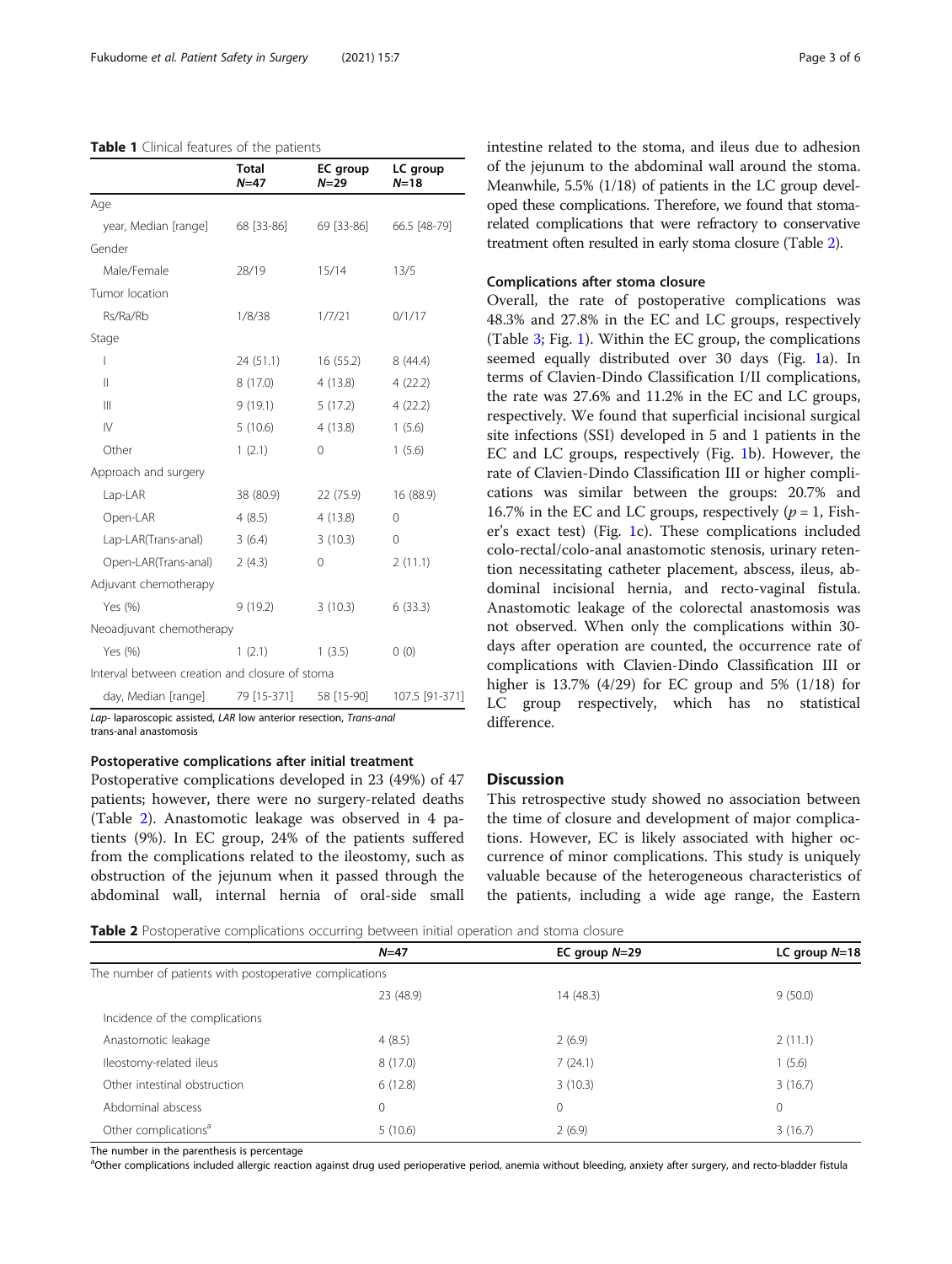<span id="page-3-0"></span>Table 3 Postoperative complications after stoma closure within 1 year

|                                         | EC group<br>$N = 29$ | LC group $N=18$ |
|-----------------------------------------|----------------------|-----------------|
| All complications                       |                      |                 |
|                                         | 14 (48.3)            | 5(27.8)         |
| Calvien-Dindo classification            |                      |                 |
| 1                                       | 4 (13.8)             | 1(5.6)          |
| $\overline{2}$                          | 4(13.8)              | 1(5.6)          |
| 3a                                      | 4(13.8)              | $\Omega$        |
| 3 <sub>b</sub>                          | 2(6.9)               | 3(16.7)         |
| Calvien-Dindo classification $\geq 3^*$ | 6(20.7)              | 3(16.7)         |
| Type of complications                   |                      |                 |
| Anastomotic leakage (colo-anal)         | $\Omega$             | 0               |
| Abdominal abscess                       | 1(3.4)               | $\Omega$        |
| Wound infection of abdominal wall       | 5(17.2)              | 1(5.6)          |
| Others                                  | 8(27.6)              | 4(22.2)         |
| Anastomotic stenosis                    | 1(3.4)               | 1(5.6)          |
| Recto-vaginal fistula                   | 0                    | 1(5.6)          |
| Abdominal hernia                        | $\Omega$             | 1(5.6)          |
| Bowel obstruction                       | 2(6.9)               | $\Omega$        |
| Urinary retention                       | 1(3.4)               | $\Omega$        |
| Cellulitis at the drop site             | 1(3.4)               | $\Omega$        |
| Prolonged fever                         | 2(6.9)               | 0               |
| Diarrhea                                | 1(3.4)               | 1(5.6)          |

Statistical comparison was performed only to compare the frequency of complication with Calvien-Dindo classification  $\geq 3^*$ , because the number of the included patients are limited in the present study. The data analysis didn7t reveal the significant difference between two groups (Fisher's exact test,  $P=1$ )

Cooperative Oncology Group Performance Status Scale (ECOG-PS), and postoperative complications after initial surgery [[12](#page-5-0), [13](#page-5-0)]. Furthermore, the study demonstrated two intriguing results.

First, early stoma closure within 90 days after the initial operation was not associated with seriouscomplications such as leakage of the colorectal/coloanal anastomosis, or abdominal abscess formation. The total complication rate of Clavien-Dindo Classification III or more was 20.7% and 16.7% in the EC and LC groups (Table 3), respectively, suggesting no significant difference between the groups. Thus, we can assume that early stoma closure is a feasible management option when preoperative radiological examinations suggest no anastomotic leakage. However, one concern is that the frequency of severe postoperative complications (Clavien-Dindo Classification ≥ III) in the study is greater than that reported in previous studies [\[12](#page-5-0), [13](#page-5-0)]. Danielsen reported a complication rate of 3.6% and 7% in the EC and LC groups, respectively [\[12](#page-5-0)]. Inclusion of old cases and a longer observation period after stoma closure may partially explain the high incidence of postoperative

complications in our study. However, further improvement in the high rate of postoperative complications in our institute is needed.

The next clinical question to be answered is, what is the best timing for stoma closure within 90 days? A clinical trial demonstrated that stoma closure at 30 days after the initial operation increased the rate of severe postoperative complications when compared with that of late stoma closure [\[18\]](#page-5-0). Although the authors could not explain the reasons for their results, adhesion at 30 days after the initial operation could be worse than after a longer period, and difficulties during the operation might result in higher occurrence of severe postoperative complications. In the present study, only three patients underwent stoma reversal 20–40 days after the initial surgery. However, we should note that one of these patients developed a pelvic abscess after stoma closure. Further studies should focus on analyzing the safety of stoma closure approximately 1 month after the initial operation. We believe that elective stoma closures within 1 month should be avoided until clear evidence of their safety has been established.

The second intriguing point is the possibility of an increased incidence in minor postoperative complications, Clavien-Dindo Classification I/II, after early stoma closure. For instance, superficial incisional SSI was observed in 17.2% (5/29) and 5.6% (1/18) of patients after early and delayed closure, respectively (Table 3). One explanation for this could be that early stoma closure in our patients was performed when stoma-related complications could not be conservatively resolved rather than when the postoperative course was uneventful. Therefore, patients who underwent early stoma closure could have had a worse general condition, or local inflammation around the stoma, leading to the high incidence of minor postoperative complications. Our institution started to adopt a purse-string closure technique, which is associated with significantly fewer SSIs and better cosmetic outcomes with stoma reversal than those associated with conventional primary closure [[19\]](#page-5-0), thus potentially reducing the postoperative wound infection rate even after early stoma closure. Furthermore, applying anti-adhesive materials [\[20\]](#page-5-0) around the stoma could reduce the technical difficulties experienced and further improve the results of early stoma closure.

The limitations of this study are the small number of patients and the unadjusted comparison between the two groups. Because the occurrence of postoperative complications is multi-factorial, a simple comparison may exaggerate or mask the differences. Thus, we focused on the statistical comparison of severe complications, resulting in the obscurity of other complications. Further, we could not assess the safety of "very" early stoma closure, within 2 weeks of the initial surgery.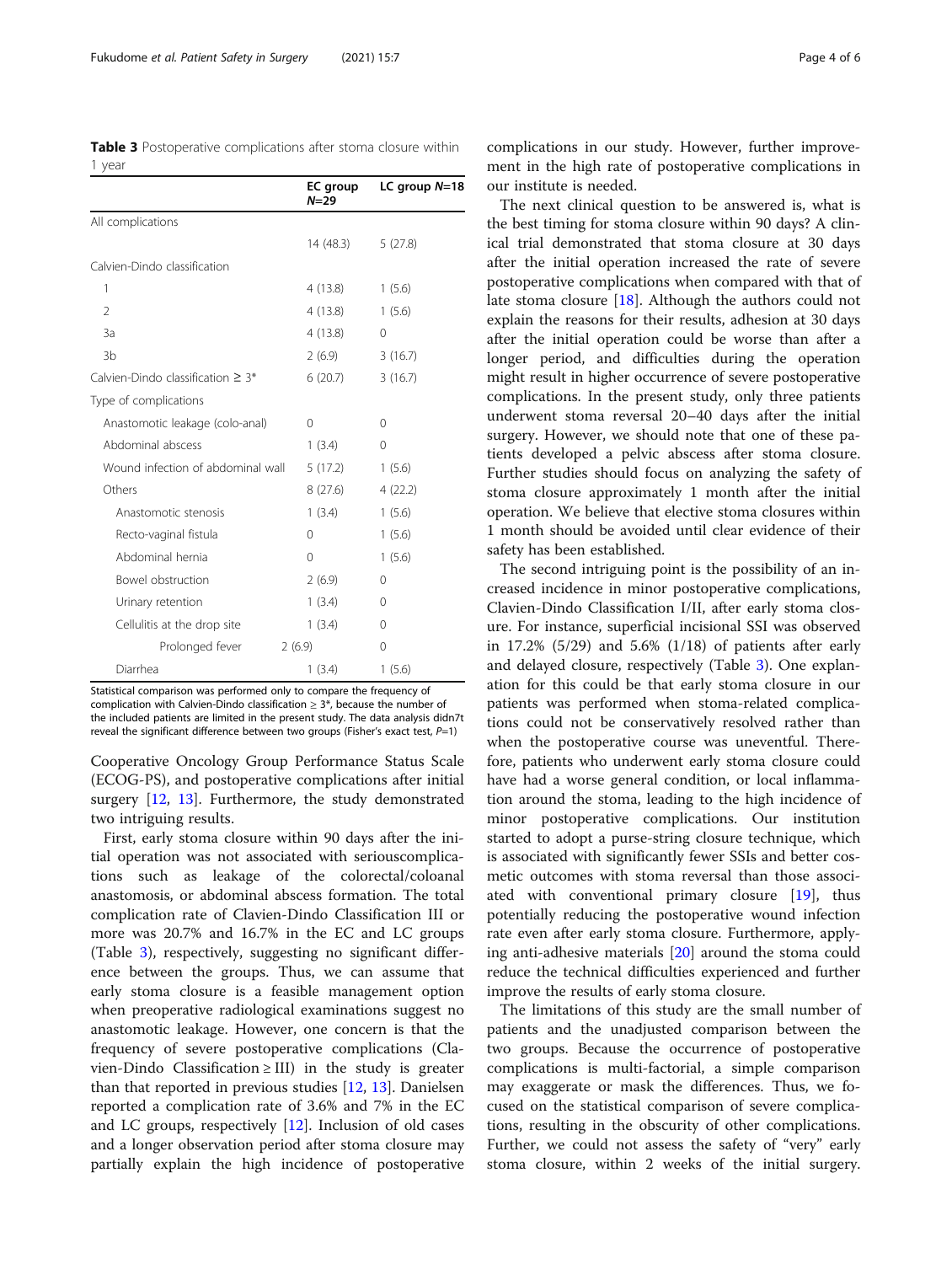<span id="page-4-0"></span>

Although clinical trials have suggested the safety of very early stoma closure in selected patients, further studies with the inclusion of older patients are necessary before recommending early stoma closure for all patients. Furthermore, a small number of patients who underwent preoperative chemotherapy (or chemo-radiation) were included in this study. Hence, our results cannot be extrapolated in these clinical settings because of the potential risks associated with early stoma closure due to the poor clinical condition of these patients [[21](#page-5-0)].

We are currently conducting and awaiting the results of a clinical trial investigating whether very early stoma